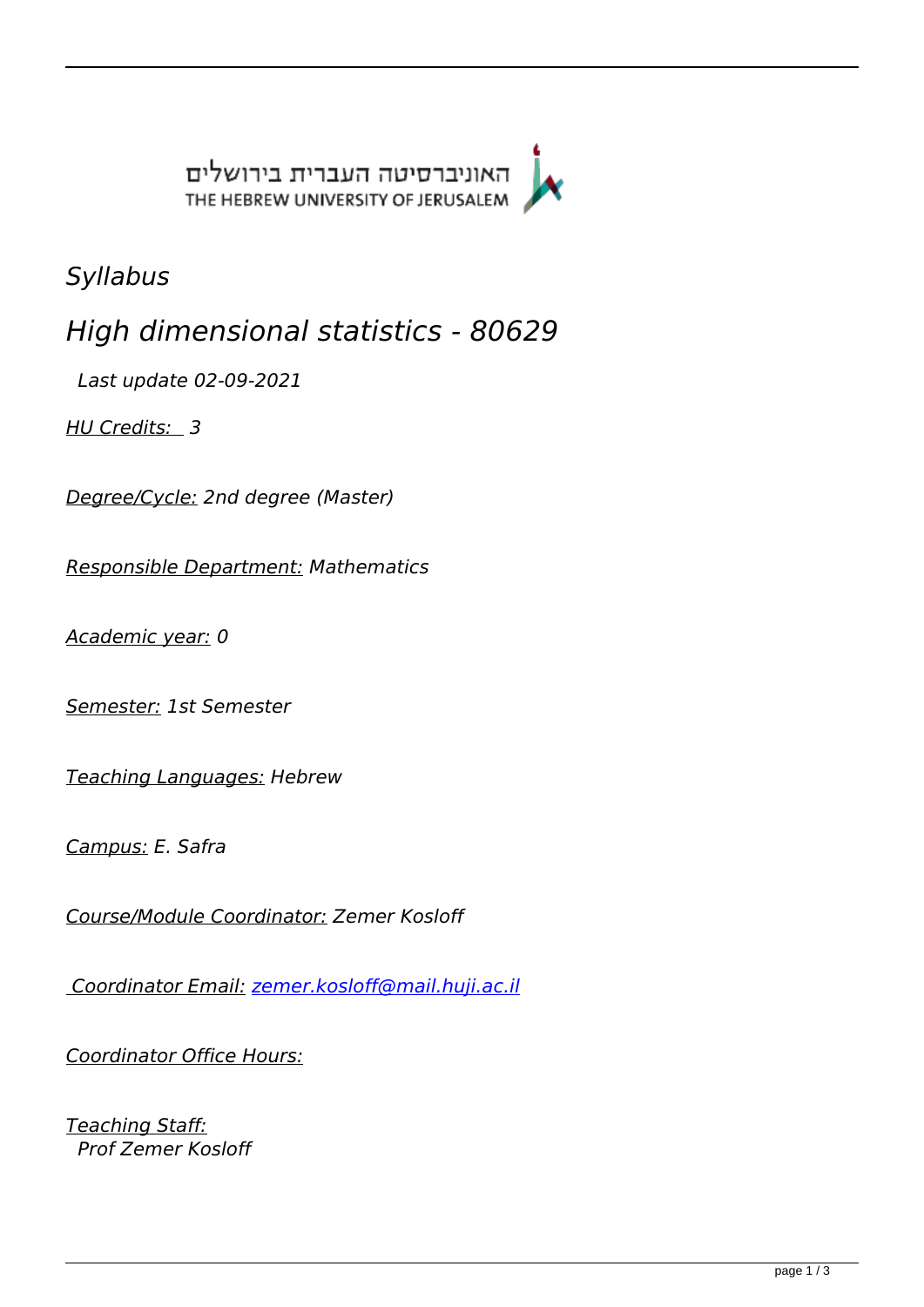## *Course/Module description:*

 *The course will serve as an introduction to the methods of analyzing high dimensional statistical models. The first part will deal with the basic of tail and concentration bounds, sub-Gaussian random variables, entropic methods and uniform laws of large numbers.* 

*After that we aim to apply these methods to some problems such as covariance estimators, sparse-linear regression and the Lasso algorithm.* 

*Course/Module aims:*

*Learning outcomes - On successful completion of this module, students should be able to:*

 *Be familiar with the mathematical foundations and methods underlying modern research in the rapidly evolving field of high-dimensional statistics.* 

*Attendance requirements(%):*

 *0* 

*Teaching arrangement and method of instruction: Lectures* 

*Course/Module Content:*

 *0) Introduction and some nice examples.* 

*1) Basic tail bounds (Chernoff, Hoeffelding inequalities and martingale difference methods).* 

*2) SubGaussian random variables, equivalent definitions and the sub-Gaussian norm.* 

*3) Uniform laws of large numbers, Rademacher complexity and Vapnik-Chernovakis dimension.* 

*4) Metric entropy and its uses: Covering, Packing, chainning and Dudley's integral.* 

*5) Random matrices and covariance estimation.* 

*6) Sparse linear regression.* 

*Required Reading:*

 *none* 

 *Additional Reading Material:*